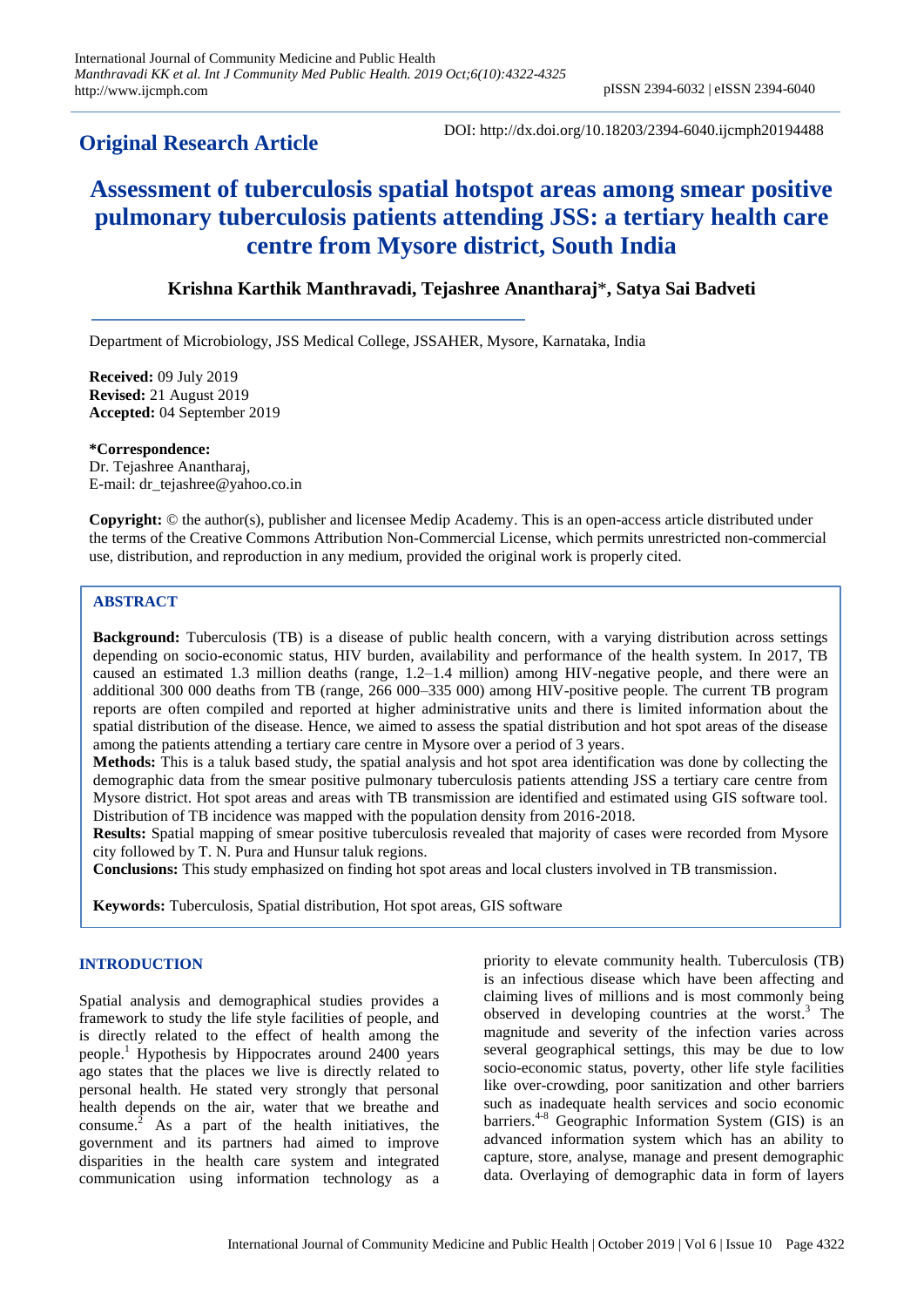allows ease in interpretation of spatial results which is difficult with traditional research and other statistical analysis.<sup>9,10</sup> Tuberculosis with varying distribution and also a disease of public health concern, there is a limited information about the spatial distribution and hot spot regions across India. Hence, our study aimed to assess the spatial distribution and to find the hot spot areas among smear positive pulmonary tuberculosis patients attending our hospital from Mysore district, South India.

# **METHODS**

#### *Study area and setting*

The present study was conducted as a taluk based study from Mysore, Karnataka state, South India, which is located at12.30°N 74.65°E and has an average altitude of 770 metres (2,526 ft) and is spread across an area of 128.42 km<sup>2</sup>. The zone is divided into 7 districts with an estimation of 3 lakh population according to 2011 census and covers a geographic region of 6,854 square kilometres.

#### *Ethical considerations*

As the study is based on secondary data extraction and analysis available in the laboratory registers, waiver for the institutional ethical clearance was requested to the Institutional Ethics Committee (IEC) and the same was obtained.

#### *Data collection and analysis*

Smear positive pulmonary tuberculosis data diagnosed from our hospital during January 2017- December 2018 was considered. Demographic data of the patients was collected from case records and Hospital information systems. Demographic data with similar names and different locations were identified by linking their location codes and true address was found out. The whole data of the patients was crosschecked twice by investigators and co-investigators to rule out double entry of the patients details. The data was further segregated into taluk wise and the data from 7 taluks of Mysore district was geo-coded using the address of the patients and a point map was created and the same was aggregated to thematic map to know the hot spot areas with more number of cases, for which Arc GIS 10.2 software was used to prepare the thematic map.

# **RESULTS**

A total of 497 smear positive pulmonary tuberculosis patients were recorded during the study period. From which 134 cases were excluded as they were recorded from neighbouring locations other than Mysore district and few among them were follow-up cases. Thematic mapping was done to the extracted data. The overall thematic map of smear positive pulmonary tuberculosis from Mysore district is prepared and presented as (Figure 1), and it observed that Mysore city has the most number of cases recorded followed by T.N. pura and Hunsur taluks. The remaining taluks showed moderate or low number of cases than compared to Mysore region. From results it is interpreted that Mysore city have recorded more cases. This might be because of availability of health care facilities in urban areas. The visual understanding of the map denotes clustering of cases in urban regions (Mysore) and sparse distribution of the cases in rural areas of the study area. The map (Figure 2) represents the situation of the infection/disease in study area and has been used to identify the area with hot spot regions with more number of cases recorded during the study period.



**Figure 1: Point map of smear positive pulmonary TB cases.**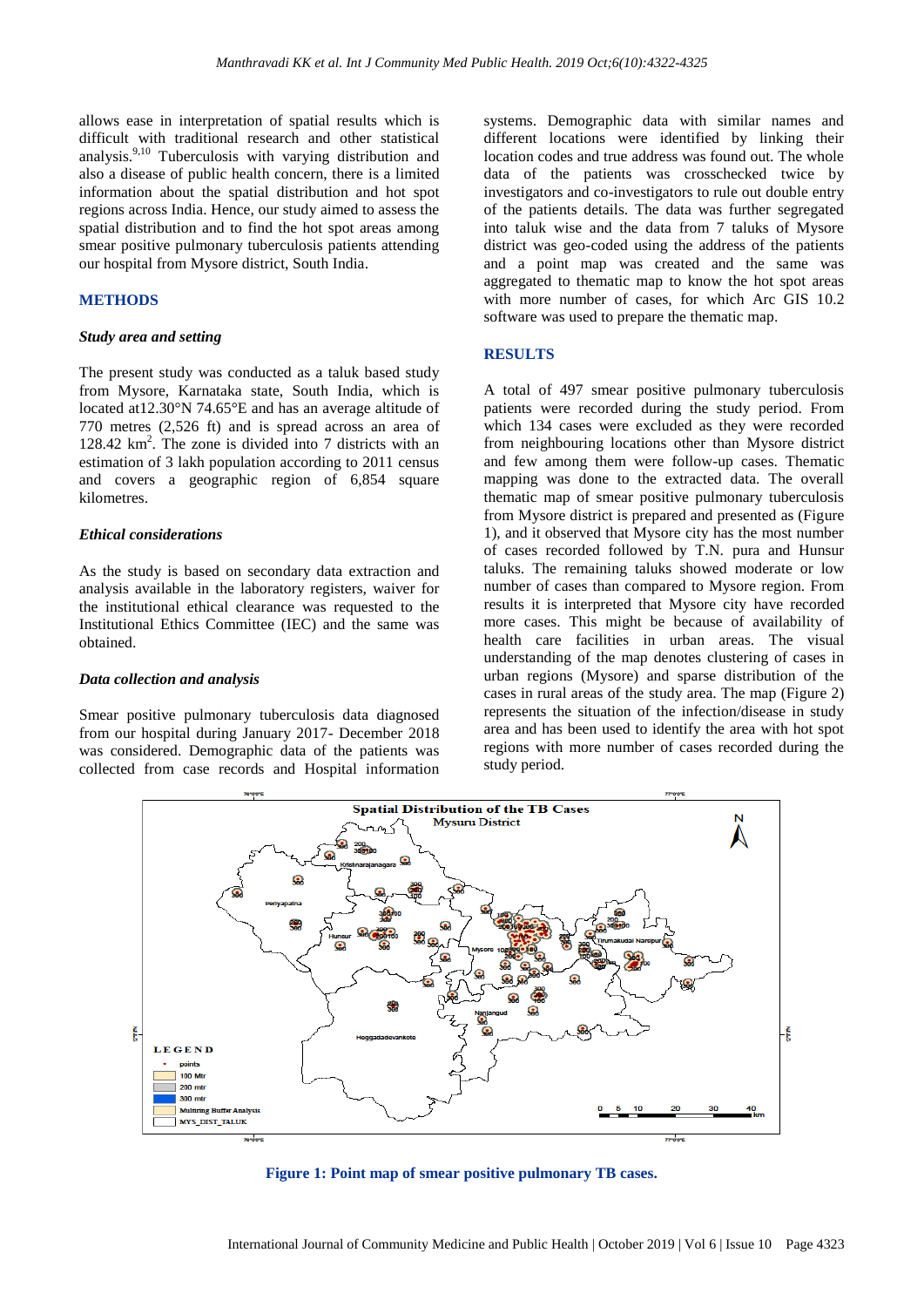

**Figure 2: Hot spot regions of smear positive pulmonary TB cases.**

## **DISCUSSION**

Spatial mapping of a disease is directly proportional to human interventions. This method promotes scientific approach and temporal fluctuation of disease.

Procedural advancement in mapping technologies can easily be interlinked to the physical and social phenomenon of public health and the pattern of disease, its spread and intensity in a particular area and scale of time.<sup>11</sup> Our present study aimed to assess the hot spot areas in Mysore district with smear positive pulmonary tuberculosis patients by implementing Arc GIS 10.2 software. This study showed that distribution of smear positive pulmonary tuberculosis cases was highest in urban areas and less in rural areas when compared to urban areas. This might be because of availability of health care facilities in urban areas. This analysis would be really difficult, requires man power and also would require economical consumption if done with routine tracing methods or routine statistical analysis.

Moreover, the present study only analysed the significant clusters of TB, which were smear positive. Further more research is needed by focusing more on effects of socioeconomic status and environmental factors for high number of clusters in particular regions. Disease prevalence is frequently associated with many aspects of socio-economic status, such as overcrowding, unemployment, low educational level, and poor housing quality. $12-16$ 

The disease spreading and the hot spot area analysis can be easily demonstrated using temporal analysis. Such type of studies can also help us to understand the growth of urban facilities and penetration of lifestyle into rural areas. Moreover, spatial clustering of TB was also associated with the migrant population, patient care factors and environmental factors.<sup>12,17,18</sup> After detecting the statistically significant clusters of TB in the region, a survey-based study is intended to identify the role of these factors in the spread of TB. Hence, from our findings we suggest that health authorities should better understand the hot spot areas should be given priority which would help in focused interventions and also strengthen TB surveillance.

## *Limitations*

The major limitation of our study is it was not a population based survey and the data was extracted from the TB registry and hospital information system (HIS) based on the surveillance and regular diagnosis of smear positive pulmonary tuberculosis patients. Cases which were not either diagnosed or with delay diagnosis or smear negative but culture positive cases were missed.

## **CONCLUSION**

We assessed the TB hot spot areas from Mysore district from the data extracted from smear positive pulmonary Tb patients and found a spatial variation. TB cases in our study was not uniformly distributed in our geographical setting and showed a non-random distribution. These findings can be further used by the authorities to guide TB control programs which would help to devise effective TB control strategies by concentrating the geographical areas with hot spot regions. Incorporating other factors such as socioeconomic factors and genotype of TB strains circulating in this geographical setting